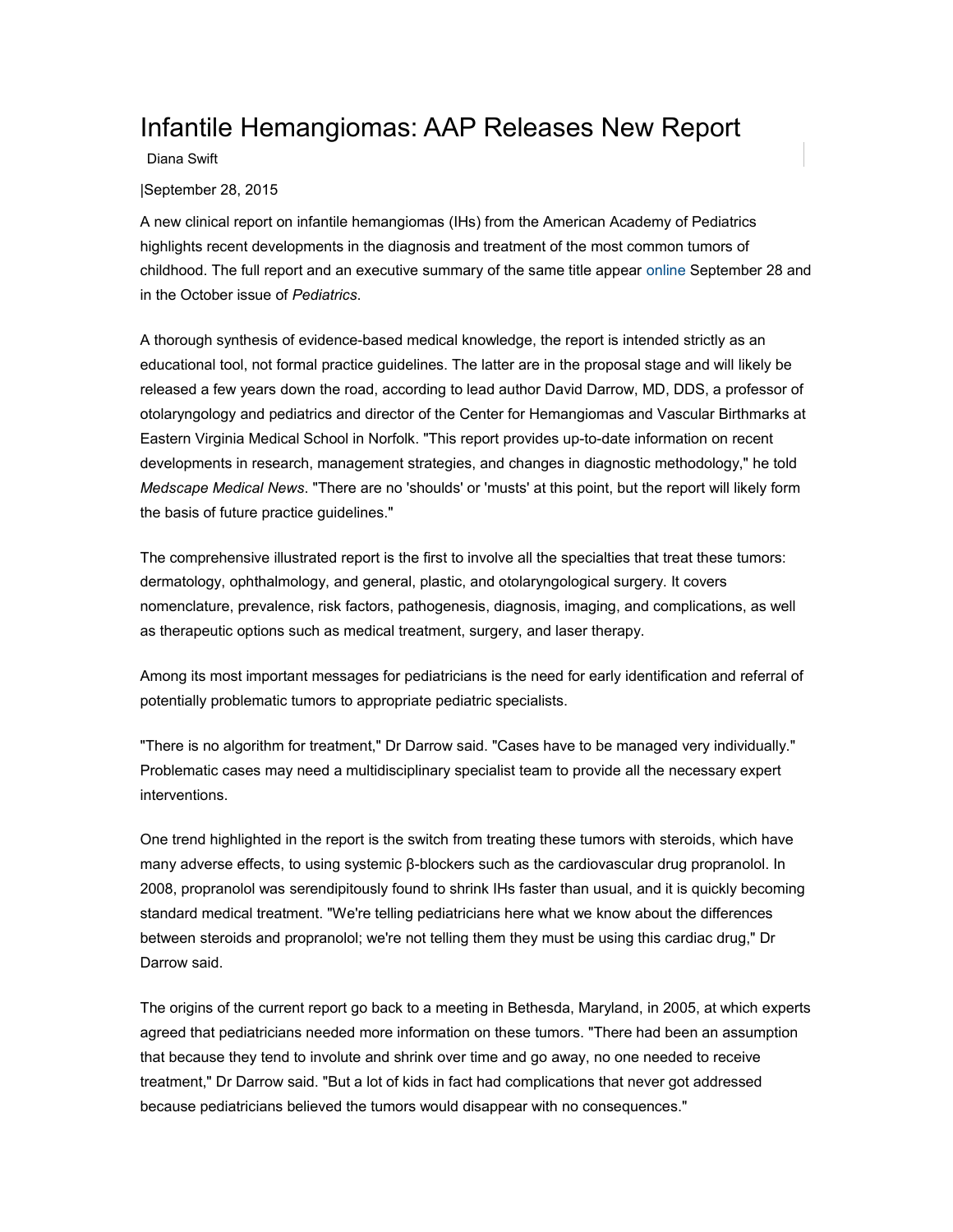And although many do resolve, some cause serious functional and even life-threatening complications, such as severe erosion of the skin, breathing problems, heart failure, and visual and eating problems.

In addition to discussing expanded therapeutic options, the wide-ranging report helps pediatricians with the crucial task of identifying which tumors are more likely to cause complications. It also introduces new terminology and distinctions such as that between segmental and focal IHs. "Segmental tumors involve large flat areas of skin and are now a big concern because they tend to cause ulcerations," Dr Darrow said.

The document sheds important new light on the way these lesions grow as well. "What has not been not known until relatively recently is that the vast majority of angiomas occur between the sixth week of life and the end of fifth month," said Dr Darrow. "If it takes several months before they're referred to a specialist for complications, the damage cannot be reversed." So if a pediatrician sees the potential for complication, the patient needs specialized assessment in the first couple of months of life before irreversible problems occur.

Of special concern are IHs in cosmetically disfiguring areas such as the head and neck and bulky tumors near the eyes, nose, and lips. Ulcerations are big concern with segmental IHs and those in the diaper area, and deep tumors can affect the liver. Large masses near the eye can prevent infants from developing vision, and those in the chest can affect the airway, Dr Darrow said.

The report notes that in 98% of IHs, imaging is not necessary, although ultrasound may be used to detect liver involvement and magnetic resonance imaging to image the extent of involvement in the eye/orbit or, rarely, the brain.

Vigilance and early referral remain critical, Dr Darrow stressed. "The days of benign neglect are gone as practice turns to managing IH more actively."

"The incidence of IH is estimated at approximately 5% of infants, and the female/male ratio ranges from 1.4:1 to 3:1," the authors write. "IH risk factors include white race, prematurity, low birth weight, advanced maternal age, multiple gestation pregnancy, placenta previa, and preeclampsia. Other risk factors may include in utero diagnostic procedures (chorionic villus sampling and amniocentesis), use of fertility drugs or erythropoietin, breech presentation, and being first born." Residual skin changes such as telangiectasia, scarring, dyspigmentation, and fibrofatty tissue are left behind by up to 70% of IHs.

*The authors have disclosed no relevant financial relationships.*

*Pediatrics*. 2015;136:786-791. Published online September 28, 2015. [Full text](http://pediatrics.aappublications.org/content/early/2015/09/22/peds.2015-2485.full.pdf)

Medscape Medical News © 2015 WebMD, LLC